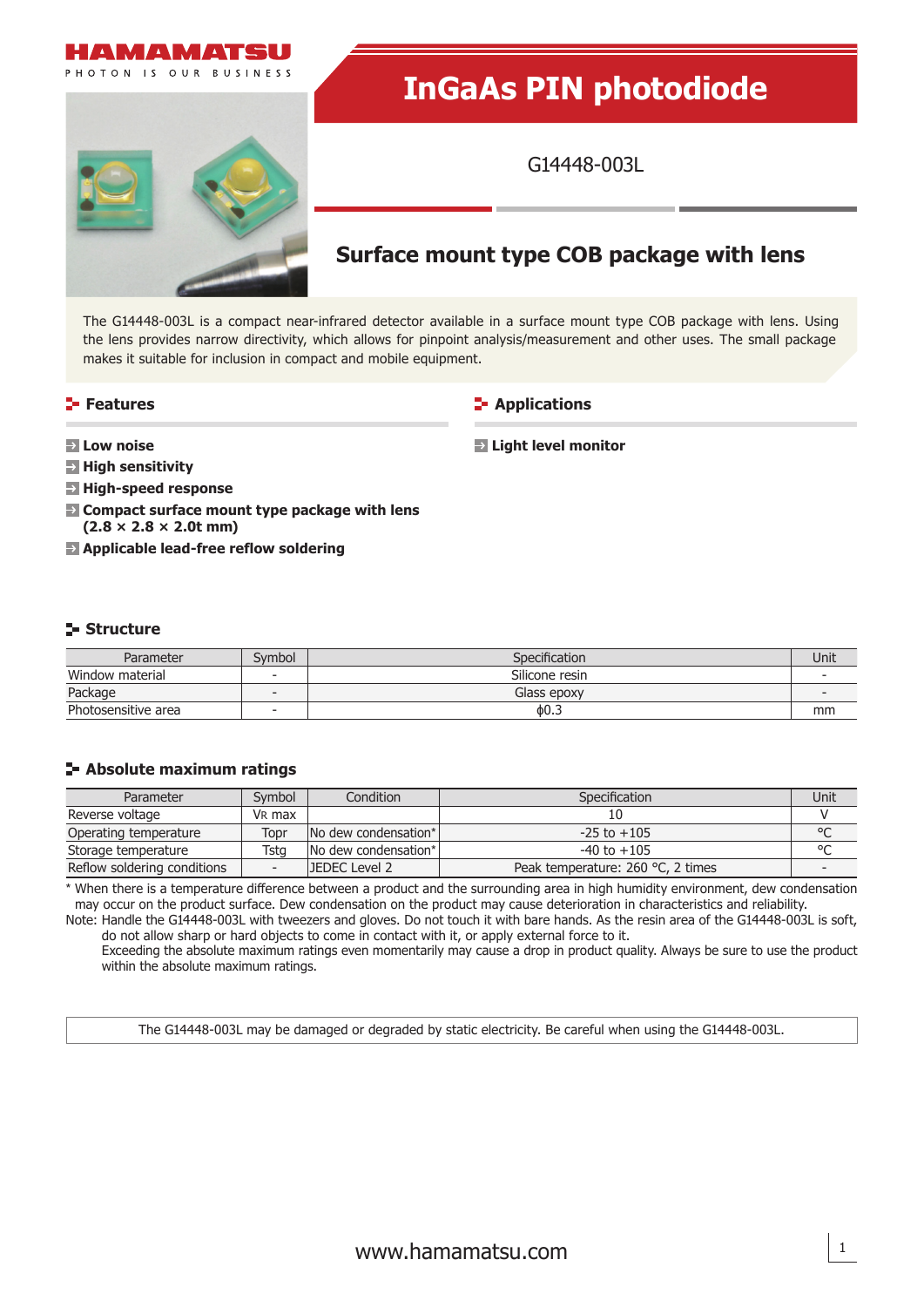# **ELECTRICAL AND OPTICAL CHARACTERISTICS (Ta=25 °C)**

| Parameter                            | Symbol                   | Condition                        | Min.                 | Typ.                | Max.                | Unit                    |
|--------------------------------------|--------------------------|----------------------------------|----------------------|---------------------|---------------------|-------------------------|
| Spectral response range              |                          | 10% or more of the value at peak |                      | 0.9 to 1.7          |                     | μm                      |
| Peak sensitivity wavelength          | λp                       |                                  |                      | 1.55                |                     | μm                      |
| Photosensitivity                     |                          | $\lambda = 1.3 \mu m$            | 0.75                 | 0.85                |                     | A/W                     |
|                                      |                          | $\lambda = \lambda p$            | 0.85                 | 0.95                |                     |                         |
| Dark current                         | ID                       | $VR = 5V$                        |                      | 100                 | 800                 | pA                      |
| Dark current temperature coefficient | $\Delta$ T <sub>ID</sub> | $V_{R=1} V$                      |                      | 1.09                |                     | times/°C                |
| Cutoff frequency                     | fc                       | VR=5 V, RL=50 Ω                  | 300                  | 600                 |                     | <b>MHz</b>              |
| Terminal capacitance                 | Ct                       | VR=5 V, f=1 MHz                  |                      |                     |                     | pF                      |
| Shunt resistance                     | <b>Rsh</b>               | $V_{R}=10$ mV                    | 100                  | 700                 |                     | $M\Omega$               |
| Detectivity                          | D*                       | ∣λ=λp                            | $1.5 \times 10^{12}$ | $5 \times 10^{12}$  |                     | cm·Hz <sup>1/2</sup> /W |
| Noise equivalent power               | <b>NEP</b>               | $\lambda = \lambda p$            |                      | $5 \times 10^{-15}$ | $2 \times 10^{-14}$ | $W/Hz^{1/2}$            |



# **Spectral response Photosensitivity temperature characteristics**



AMAMATSU PHOTON IS OUR BUSINESS KIRDB0618EB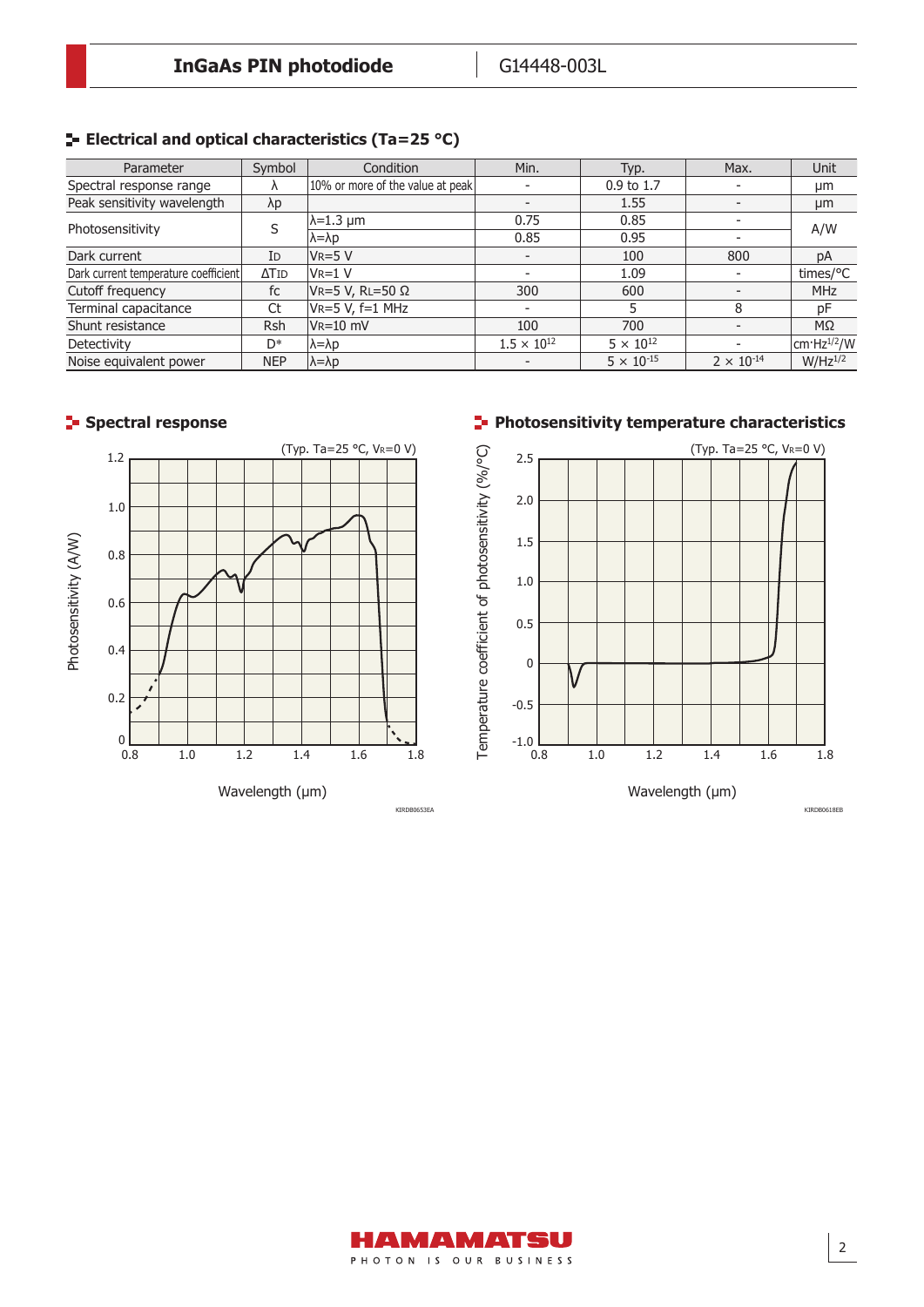



**Linearity Dark Current vs. ambient temperature** 



3

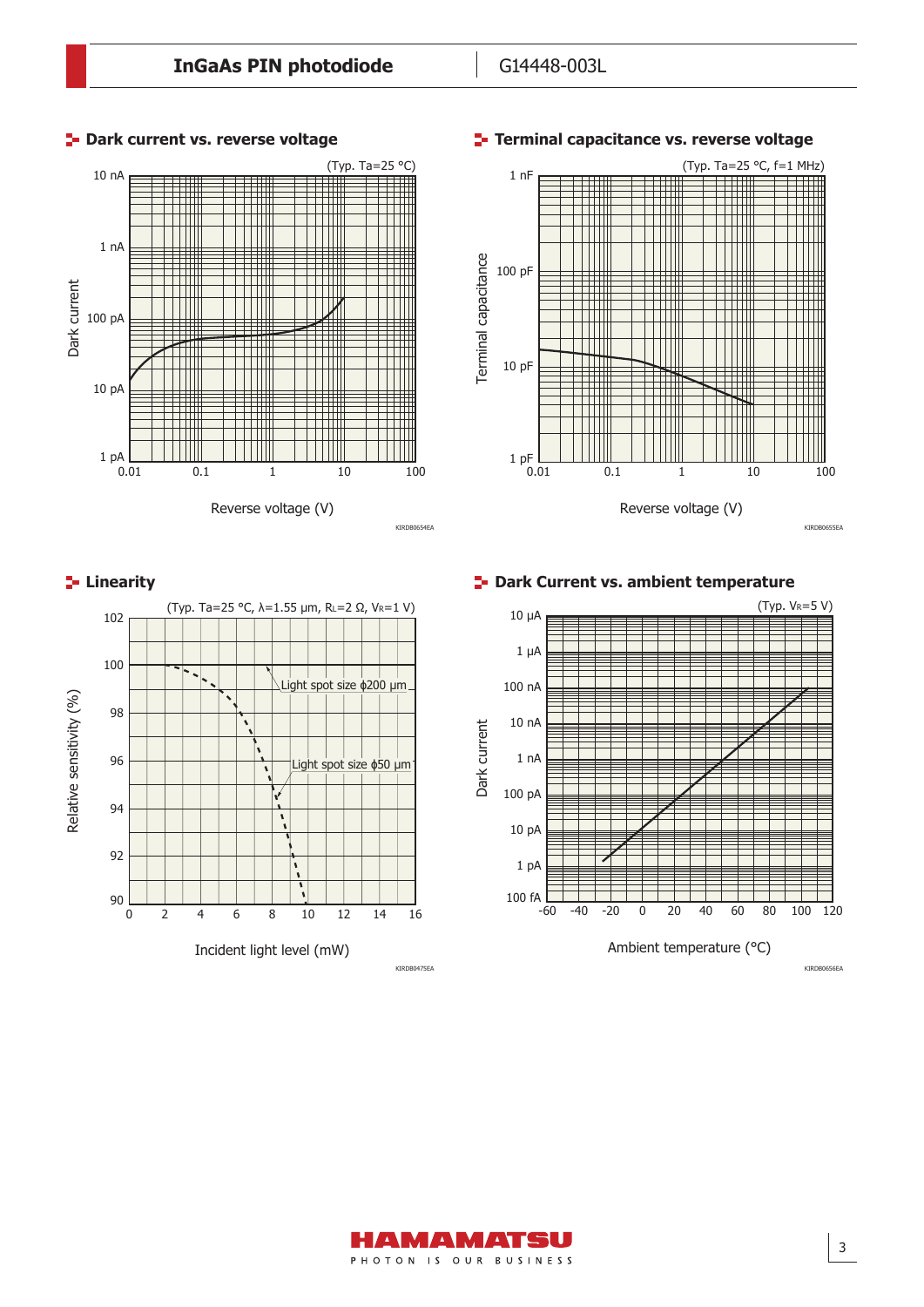# **P** Directivity

temperature (°C)

temperature (°C)



## **Recommended solder reflow conditions**



Time

- ∙ After unpacking, store the device in an environment at a temperature range of 5 to 30 °C and a humidity of 60% or less, and perform reflow soldering within 1 year.
- ∙ The thermal stress applied to the device during reflow soldering varies depending on the circuit board and the reflow oven that are used.
- ∙ When setting the reflow conditions, verify that the reliability of the device is not compromised by the reflow soldering process.

KIRDB0622EA